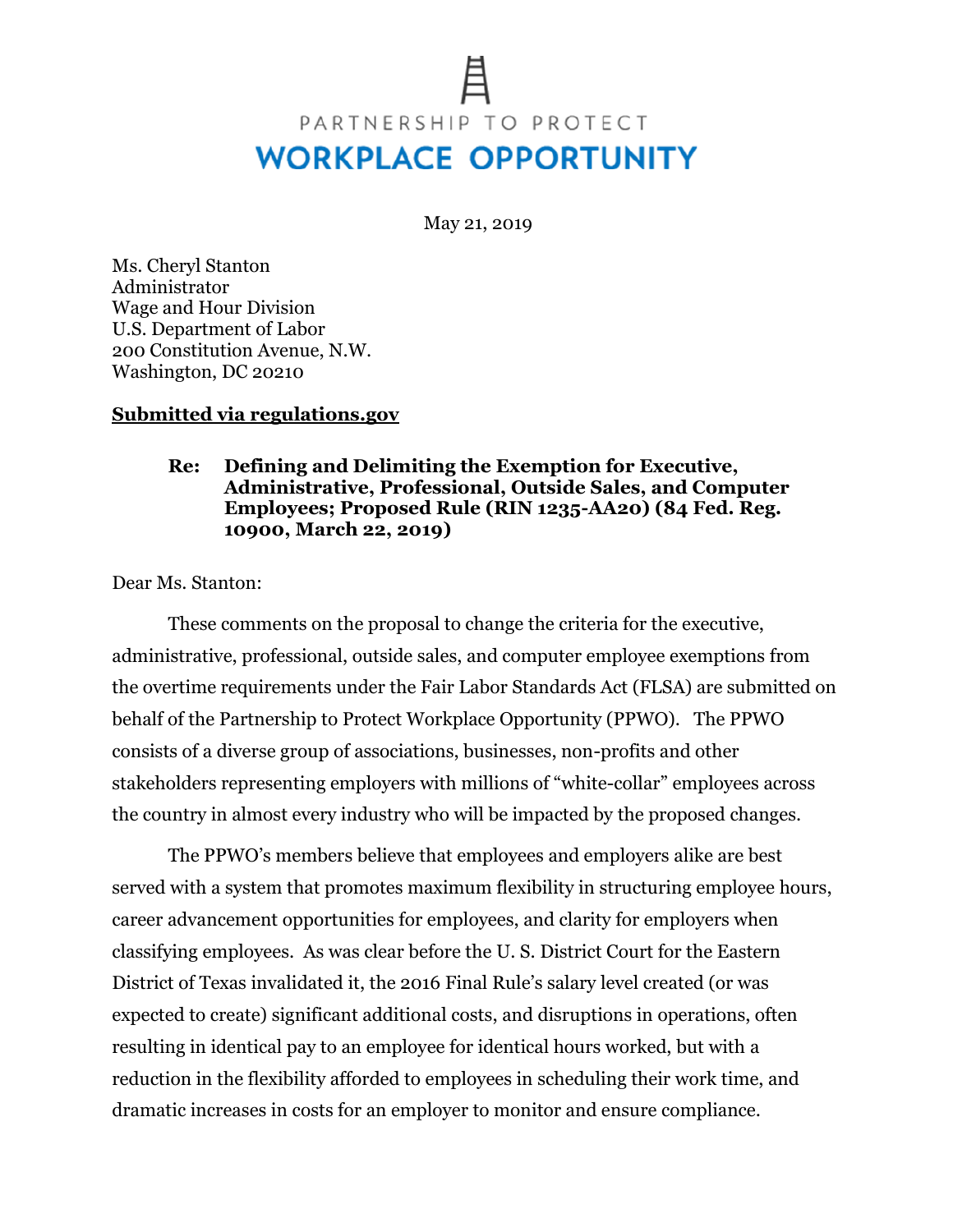Employers who belong to PPWO member groups suggested that the 2016 Final Rule's salary level, had it become effective, would have:

- harmed the ability of employers to provide, and employees to take advantage of, flexible scheduling options;
- reduced the ability of employees to attend community events and meet customers' needs outside of normal work hours;
- limited career advancement opportunities for employees;
- decreased morale for those employees who would have been (or, in some cases, were) reclassified to non-exempt status;
- reduced employee access to a variety of additional benefits, including incentive pay;
- reduced opportunities for employees to travel to conferences, meetings, and other events that can be beneficial to their career development;
- deterred employers from providing newly-reclassified employees with mobile devices and remote electronic access, further limiting employee flexibility;
- increased FLSA litigation based on off-the-clock and regular rate of pay claims; and
- introduced other legal and operational issues, such as increased administrative costs.

Thankfully, the 2016 Final Rule's salary level was preliminarily enjoined, preventing it from going into effect, and has now been invalidated. As a result, the 2016 Final Rule's most harmful impacts were limited. To ensure that those impacts are eliminated, the Department should formally rescind the 2016 Final Rule.

**I. The Methodology for Establishing the Minimum Salary Threshold for Exempt Status is Appropriate and Consistent with the Salary Level's Historical Purpose of Serving a Gatekeeper Function.**

The white-collar exemptions' minimum salary level must be set at a level that satisfies its historical gatekeeper function. Since at least 1940, the Department has recognized that the purpose of the salary level is to "provid[e] a ready method of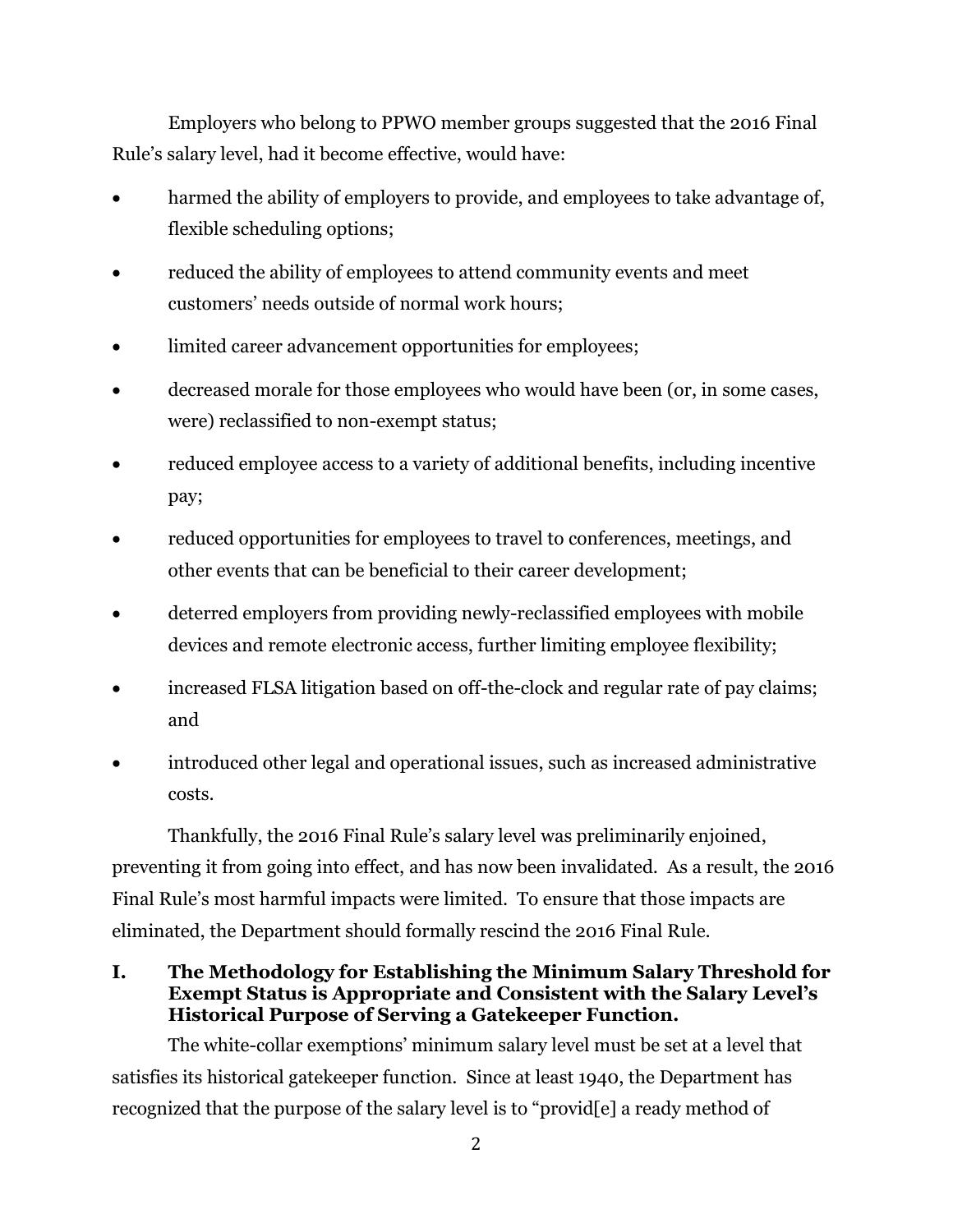screening out the obviously nonexempt employees."<sup>1</sup> That is, the salary level should be set so that the employees below it clearly would not meet any duties test; above the level, employees would still need to meet a duties test in order to qualify for exemption. This is in contrast with the 2016 rule which was explicitly intended to increase the number of employees eligible for overtime.2 The PPWO rejects that objective of the 2016 rule and supports the Department's decision to reject it as a basis for increasing the salary level.

The PPWO agrees with and supports the Department's decision that the appropriate methodology for determining the salary threshold is the same methodology used by the Department in 2004. The 2004 methodology was consistent with the historical methods by which the Department had set the minimum level, as appropriately adjusted for the 2004 revisions to the long test/short test structure. It has been -- and remains -- the best methodology to establish the level of a salary intended to "screen out" clearly non-exempt employees.

Throughout the history of the white-collar exemptions, the Department generally established the minimum salary level for exemption in a similar way. The regulatory history of the previous salary increases reveals that, in determining appropriate salary levels, the Department has examined actual salaries and wages paid to exempt and nonexempt employees and set the salary level in such a way as to ensure that it served a screening function and did not operate as a *de facto* salary-only test:

- In 1940, the Department attempted to determine the "dividing line" between exempt and non-exempt employees, and to find the percentage of employees earning below various salary levels. The Department set the minimum required salary at levels below the average salary dividing exempt from non-exempt employees to account for low-wage areas and industries.
- In 1949, the Department considered wages in small towns and low-wage industries, among other factors. The Department compared weekly earnings in

l

<sup>1</sup> *Defining and Delimiting the Exemption for Executive, Administrative, Professional, Outside Sales, and Computer Employees; Final Rule*, 69 Fed. Reg. 22,122, 22,165 (April 23, 2004).

*<sup>2</sup> Defining and Delimiting the Exemptions for Executive, Administrative, Professional, Outside Sales and Computer Employees; Final Rule,* 81 Fed. Reg. 32,392, 32,400 (May 23, 2016).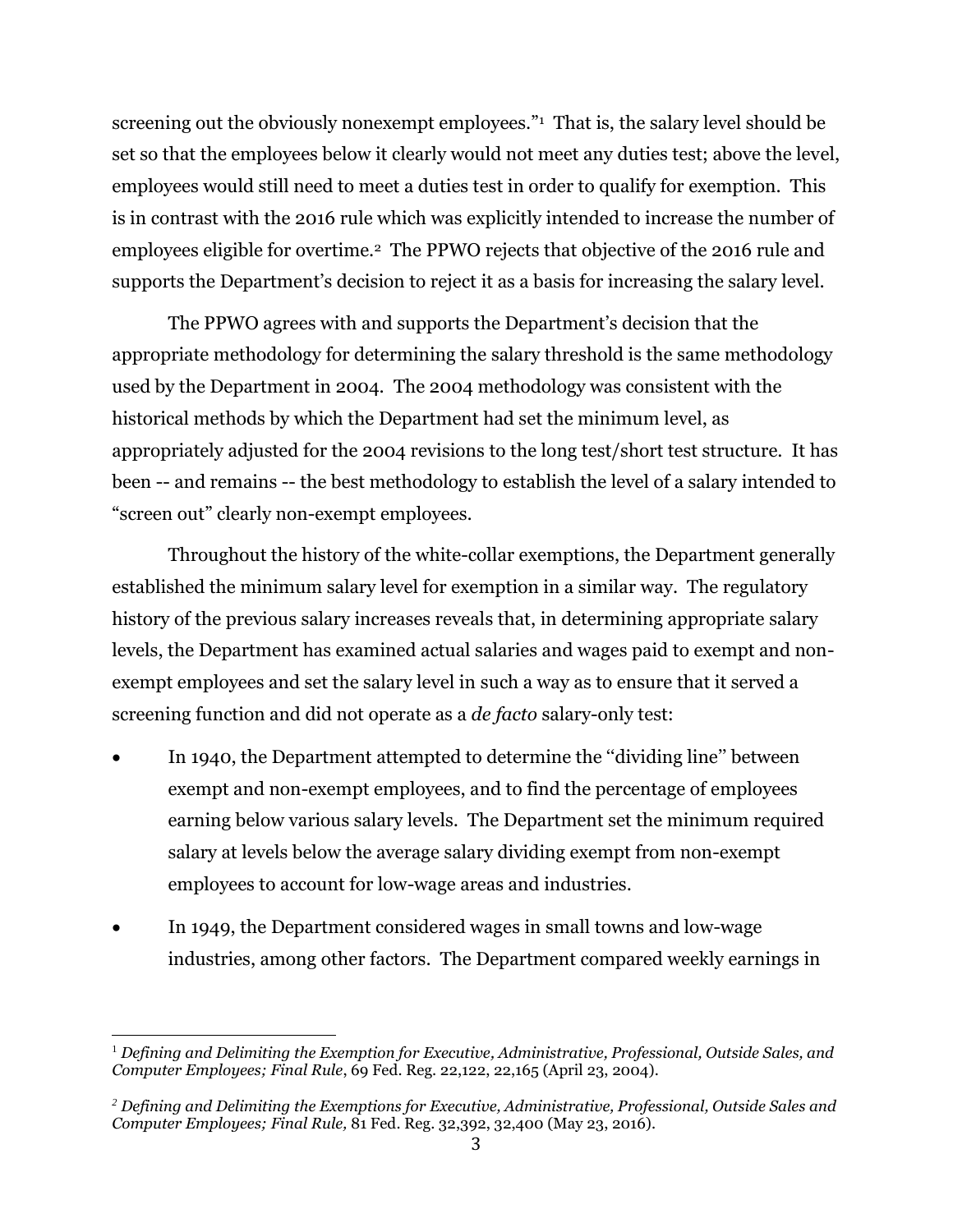1940 with weekly earnings in 1949 to determine the average percentage increase in earnings, then set a lower salary level to account for small businesses.

- In 1958, the Department considered the actual salaries paid to employees who "qualified for exemption" (as determined by Wage and Hour Division investigations), grouped by geographic region, broad industry groups, number of employees, and size of city. The 1958 salary was set at "about the levels at which no more than about 10 percent of those in the lowest-wage region, or in the smallest size establishment group, or in the smallest sized city group, or in the lowest-wage industry of each of the categories would fail to meet the tests."
- In 1963, the Department followed the same methodology, setting the salary level for executive and administrative exemptions at \$100 per week because survey data showed that 13 percent of establishments paid one or more exempt executives less than \$100 per week; and increasing the professional salary level to \$115 per week, when the data showed that 12 percent of establishments paid one or more professional employees less than \$115 per week.
- In 1970, the Department increased the salary level for executive employees to \$140 per week when the salary data showed that 20 percent of executive employees from all regions and 12 percent of executive employees in the West earned less than \$130 a week.
- In 1975, the Department set the salary levels based on increases in the Consumer Price Index, and adjusted the salary level downward to eliminate any potential inflationary impact. These salary levels, however, were intended as interim levels. The "interim" salary levels remained in place for nearly 30 years.
- In 2004, the Department set the minimum salary level at \$455 per week (\$23,660 annually), the 20th percentile for salaried employees in the South region and retail industry, rather than at the 10th percentile as in 1958, to account for the proposed change from the "short" and "long" test structure and because the data included non-exempt salaried employees.

With the exception of the outlier "interim" level established in 1975, the methodologies adopted by the Department have consistently sought to achieve the same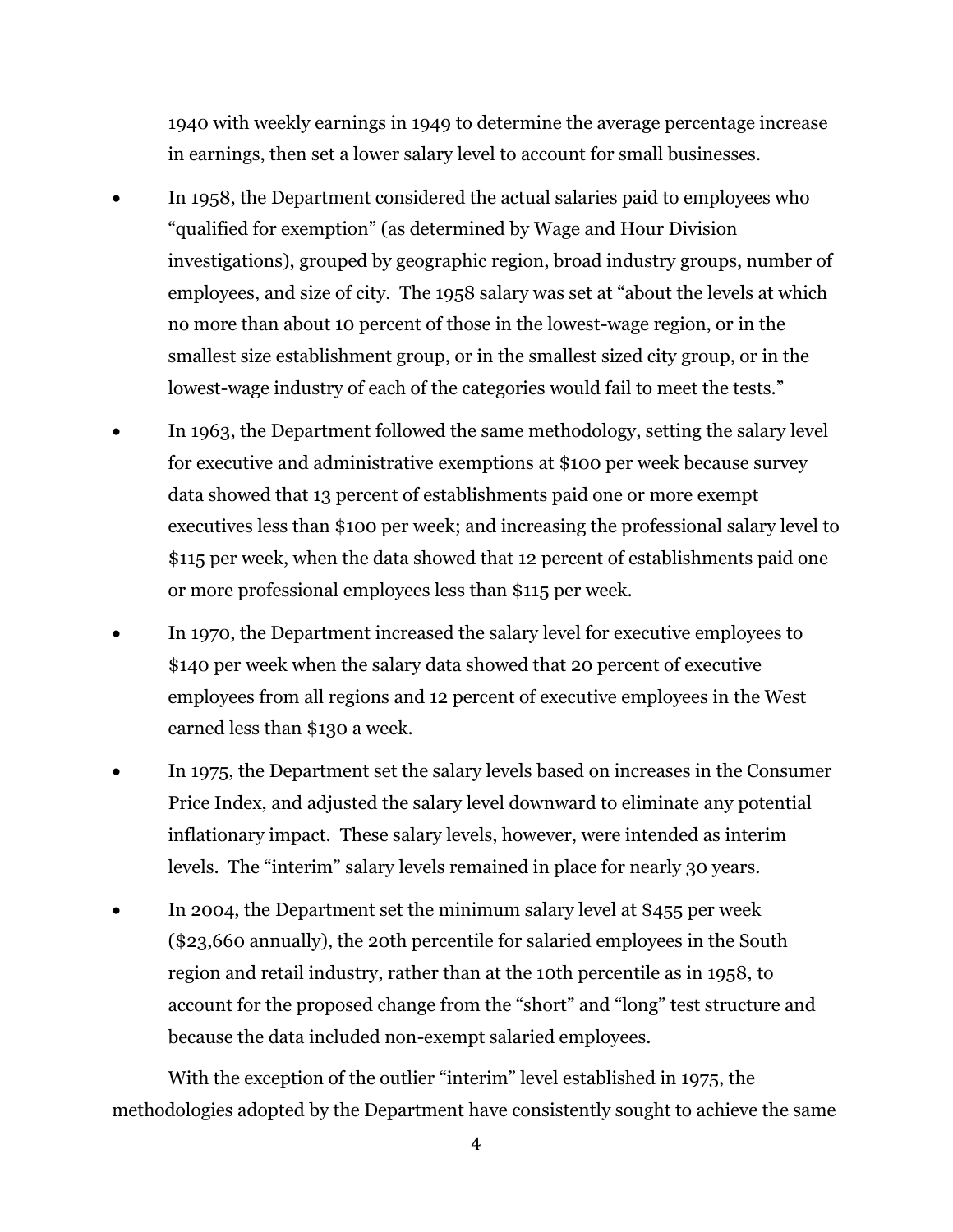objective: "demarcating the 'bona fide' executive, administrative and professional employees without disqualifying any substantial number of such employees."3 Based on the data available to the Department, the 2004 methodology remains the best at achieving that objective.<sup>4</sup>

### **II. Bonuses and Commissions are Critical Components of an Employee's Total Compensation and Should Count Towards the Minimum Salary Level without Limitation.**

The majority of employees who receive incentive payments are those who would otherwise qualify for an exemption. Those employees are most likely to have positions that include various combinations of duties associated with exempt positions. Thus, the PPWO believes that all forms of compensation should be used to determine whether the salary level has been met. It should make no difference to an exemption analysis whether someone performing exempt duties earns \$30,000 per year in base salary with \$45,000 in bonus potential or \$40,000 per year in base salary with \$35,000 in bonus potential. As far as the employee is concerned, at the end of the year, the total compensation is the same. In a similar vein, employers value and account for compensation in terms of total compensation, rather than the individual components and the regulatory scheme should reflect that reality, and permit that flexibility.

The PPWO supports the Department's proposal to permit the use of bonuses paid quarterly, semi-annually, or annually to satisfy a portion of the salary threshold. This decision reflects how these incentive payments are made by employers. Application of these payments should not be limited to 10 percent of the salary level; however, as this does not adequately reflect how these payments are made by employers. Under the proposal, the Department would allow only \$68 per week to be satisfied by a bonus that could be hundreds or thousands of dollars. The purpose of the salary level is to assist the Department in screening out non-exempt employees. Where someone is performing duties that qualify for an exemption, is paid a substantial amount of money for doing so,

 $\overline{\phantom{a}}$ <sup>3</sup> *Defining and Delimiting the Exemption for Executive, Administrative, Professional, Outside Sales, and Computer Employees; Final Rule*, 69 Fed. Reg. at 22,167 (citing prior rulemakings and Kantor Report).

<sup>4</sup> In addition, the 2004 methodology was favorably referenced by the court in *Nevada v. Dep't of Labor*, 4:16-CV-731 (E.D. Tex. Aug. 31, 2017) (order granting expedited motion for summary judgment) and would thus appear to comport with the scope of the Department's regulatory authority under the FLSA.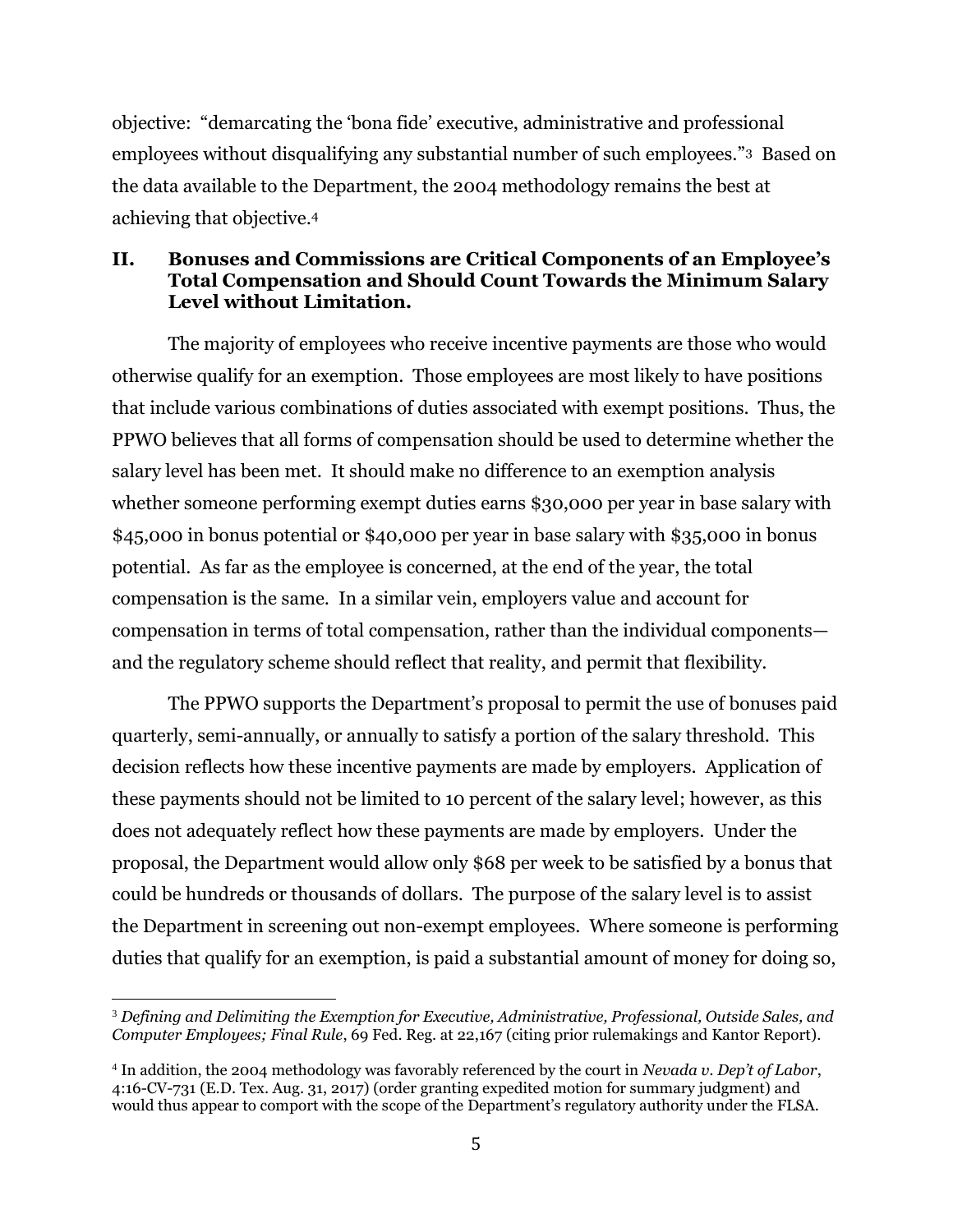and is paid some amount in salary, the precise manner in which the employer calculates and makes the payments should make no difference as to that employee's exempt status.

We agree that the Department should allow a "catch-up" payment in the event that payments to the employee over the course of the preceding year do not satisfy the salary level and qualify the employee for exempt status. Given the manner in which annual bonuses are calculated and paid, however, the PPWO respectfully requests that the Department extend the time limitation for making such catch-up payment from the proposed one pay period to a longer period of time, such as a quarter of a year. This allows the employer to obtain a complete understanding of the annual performance by an employee and reduces the likelihood that compliance errors will be made in an effort to reconcile the employee's annual pay against the salary level within the brief time frame of one pay period.

Finally, we also urge the Department to apply discretionary bonuses toward the minimum salary level. Such payments can be more reflective of an individual employee's efforts and contributions (and by implication their exercise of independent judgment and other characteristics assessed under the duties' test) than nondiscretionary bonuses. Thus, they too help effectuate laudable business objectives and often represent a substantial portion of an employees' earnings for a given timeperiod.

## **III. The Department Should Not Increase the Minimum Required Salary for Application of the Highly Compensated Employee Exemption.**

In 2004, the Department included in its Final Rule a Highly Compensated Employee (HCE) test. That test was a streamlined determination of exempt status, pairing a reduced duties requirement with a higher compensation level. Since 2004, that level has been \$100,000, a figure that appears to have been selected without methodology (and which represented a sizable increase from the proposed \$65,000). For the last 15 years, the difference between the standard and HCE levels has been \$76,340.

In the 2016 Final Rule, the Department for the first time articulated a methodology for setting the HCE threshold: the 90th percentile of full-time salaried

6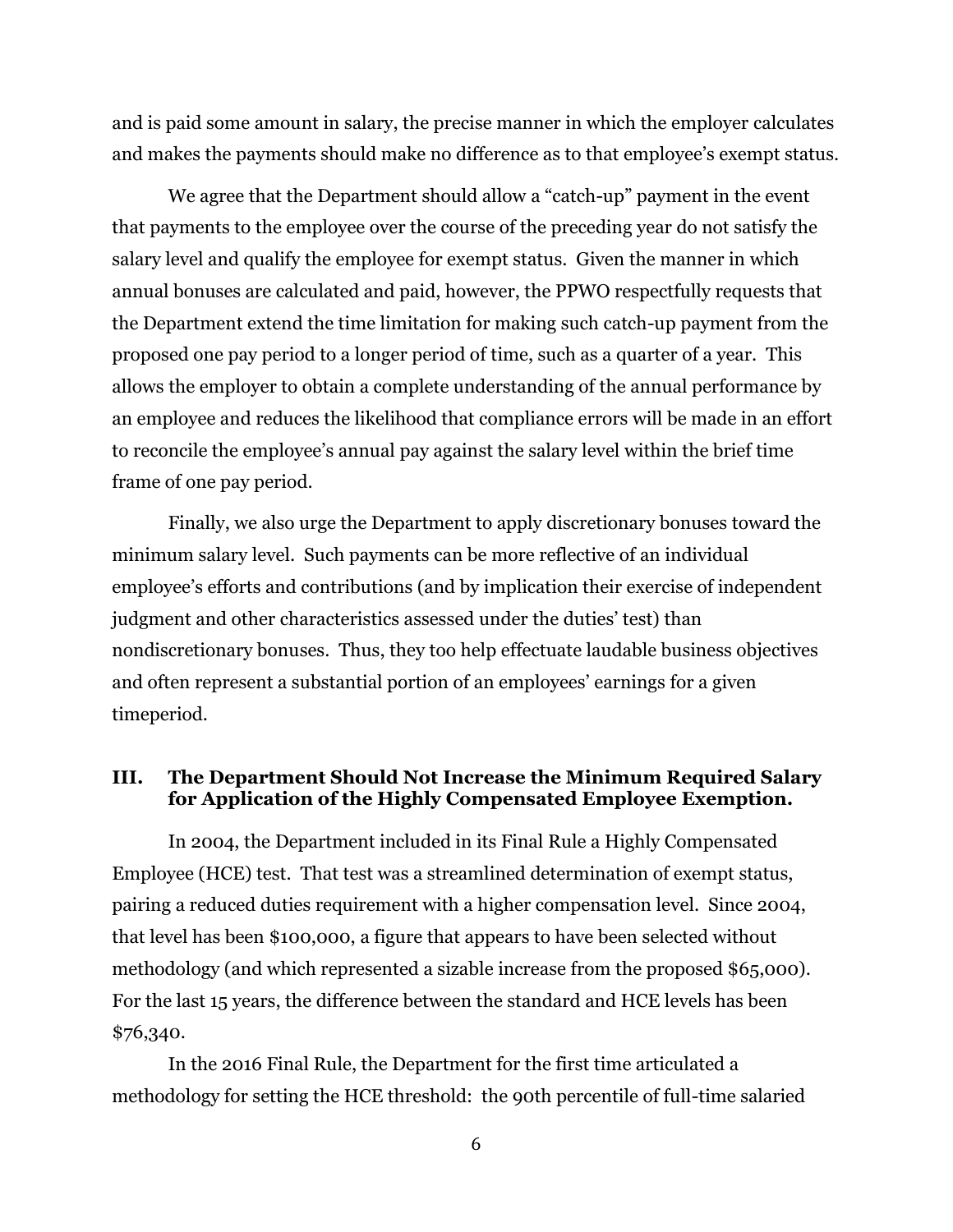workers generally. In 2016, that was \$134,004. The difference between the standard and HCE levels in the 2016 Final Rule was \$86,528.

In the current proposal, the Department proposes to use the same methodology it used in 2016, resulting in a figure even higher than the 2016 figure -- \$147,414. This increase in the HCE level is proposed despite the fact that the current proposal's standard salary threshold is significantly reduced from the 2016 Final Rule. As a result, the proposed HCE level is \$112,106 more than the standard threshold.

The Department has offered no reason why the proposed level should be higher than the level in the 2016 Final Rule. And the Department offers no explanation for the gap between the standard threshold and the HCE threshold increasing from the 2016 Final Rule – more than 2.5 times more than it did from 2004 to 2016 (\$10,000 vs. \$26,000).

Increasing the HCE threshold -- and increasing the gap between the standard salary threshold and the HCE threshold -- will require employers to dedicate significant resources on administrative, human resources, and legal efforts to determine more precisely whether an employee meets exempt status for employees who (by definition) earn in excess of \$100,000. Employers will be faced with the task of reviewing the basis on which each employee was accorded exempt status, including for employees for whom the exempt status decision was made a decade ago and who may be among the most highly paid employees in the company. The specific reasons why each position is classified as exempt must be revisited, and there may not be sufficient records explaining whether an employee is exempt pursuant to application of the HCE test or whether the exempt status is based on application of the standard exempt criteria.

A significant amount of administrative effort will be needed to determine that an employee who had been classified as exempt through application of the HCE test remains exempt under application of the standard duties test.

For the reasons cited above, the Department should not increase the minimum salary required for application of the HCE exemption. In addition to the problems identified above, there are a number of other problems that would be caused by the massive increase in the HCE threshold, many of which have been discussed in the context of the 2015 Proposed Rule increasing the standard salary threshold. For example, regional variations within the same business may result in different employees

7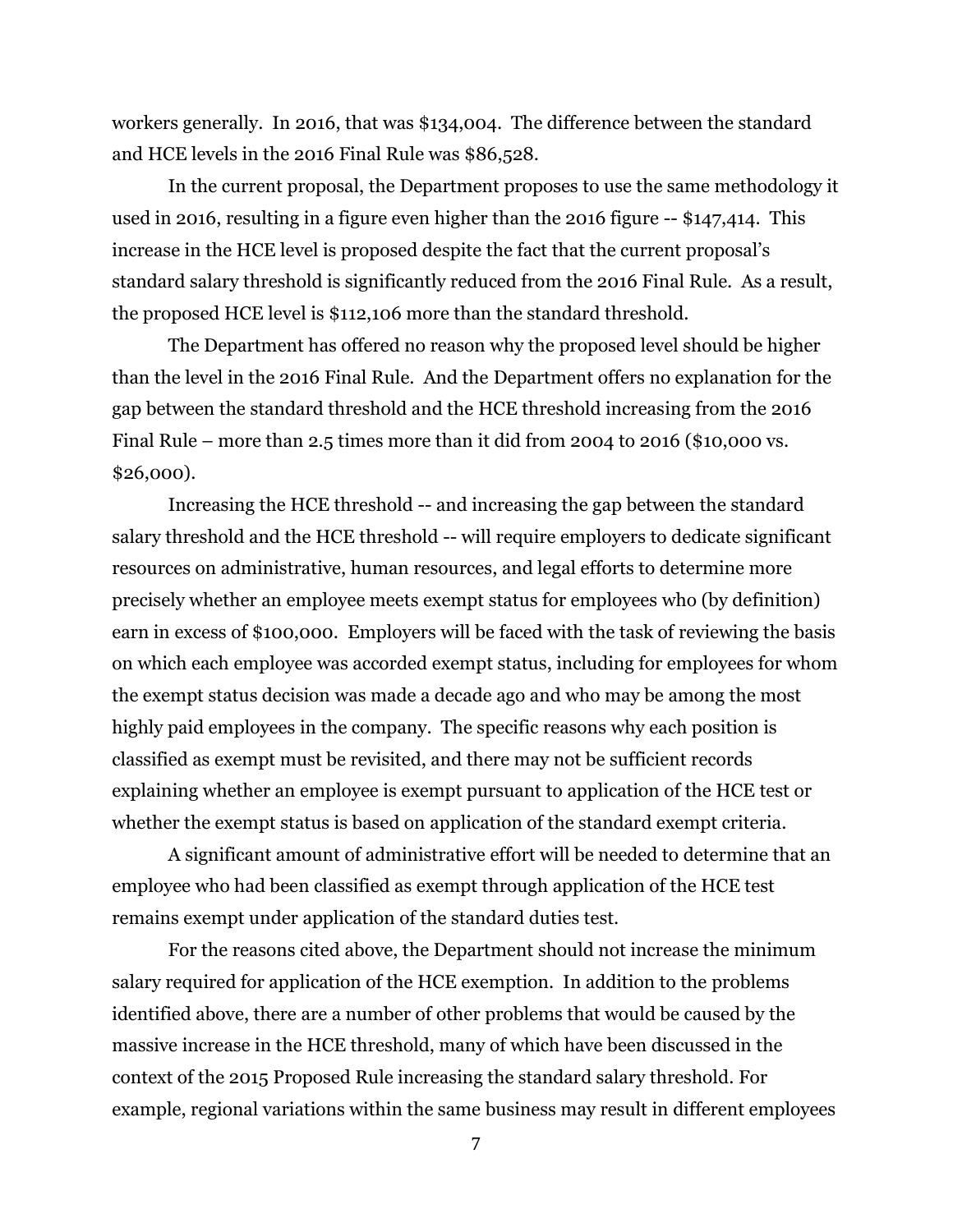in the same classification being treated differently from an exemption perspective based almost entirely on the location in which they work. In addition, HCE employees that must be reclassified as non-exempt may resist the reclassification because they are likely to have advanced education and an expectation that they are salaried professionals.

#### **IV. The Department Should Update the Salary Threshold More Frequently than Has Been Done in the Past, but Should Not Engage in Efforts to Update the Threshold Automatically or to Bind Future Administrations with Respect to Timing.**

The PPWO supports the Department's proposed rejection of automatic increase in the standard salary level or the highly compensated employee total annual compensation level. Fundamentally, the Department lacks the authority to increase the salary level through an automatic process. The Department cannot avoid its obligations to engage in notice-and-comment rulemaking simply because notice-and-comment rulemaking takes time and resources; a federal agency cannot exceed the limits of its authority or otherwise "exercise its authority 'in a manner that is inconsistent with the administrative structure that Congress enacted into law'" no matter how difficult an issue it seeks to address.<sup>5</sup>

At no point since Congress authorized the Department to issue regulations on the FLSA's section 13(a)(1) exemption has Congress granted the Department the authority to index its salary test. Congress could have provided such authority if it wanted the Department to have it; Congress has permitted indexing expressly in other statutes, including the Social Security Act (which preceded the passage of the FLSA and was amended to add indexing in 1975) and the Patient Protection and Affordable Care Act (which was passed subsequent to the most recent revision to the Part 541 regulations). Yet Congress, despite full knowledge that the Department has increased the salary level required for exemption on an irregular schedule, has never amended the FLSA to permit the Department to index the salary level. <sup>6</sup> Congress's actions in the face of regulatory history demonstrate a clear intent that the salary level be revisited as conditions

 $\overline{\phantom{a}}$ <sup>5</sup> *See FDA v. Brown & Williamson Tobacco Corp.*, 529 U. S. 120, 125 (2000) (internal citations omitted).

<sup>6</sup> Similarly, when Congress has amended the FLSA to increase the minimum wage, it has not indexed that amount.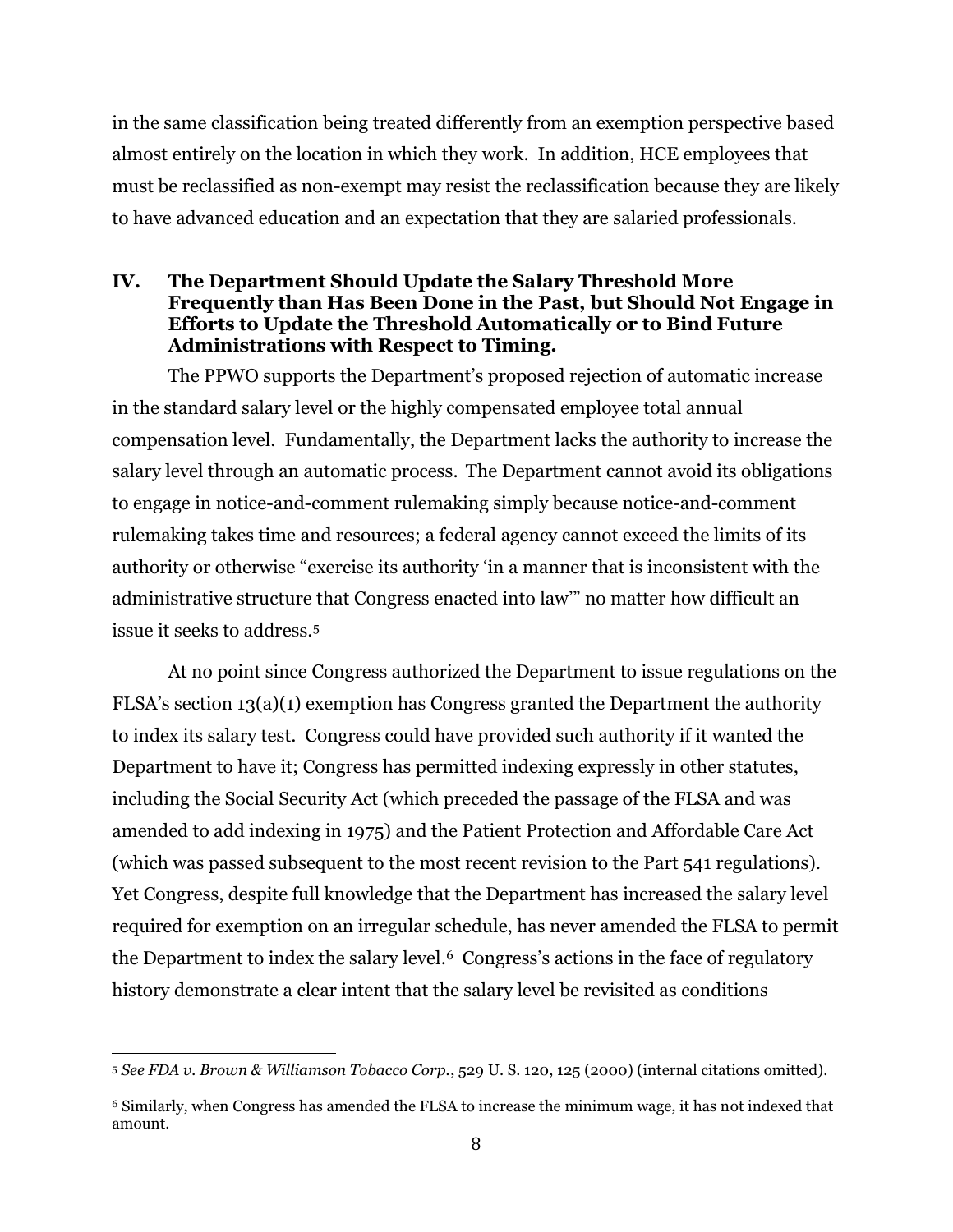warrant, allowing the Department, and the regulated community, the opportunity to provide input into the appropriate level.

The importance of public feedback on the salary level is evident. In 2004, the comment process resulted in increases to both the proposed salary level and the proposed highly compensated employee salary level. An annual or other time interval, automatic revision to the salary level is inconsistent with the salary level's gatekeeper function. How can it be the case that an employee is "clearly exempt" on December 31 and while performing the same duties is "clearly non-exempt" on January 1 of the following year because of the rate of inflation or some other indexing calculation? A gate need not replaced on an annual basis to ensure that it functions properly; rather, it needs to be "fixed" only when it approaches the end of its usefulness.

The Department recognized its lack of authority to index the salary level in its 2004 rulemaking. And it acknowledged as much in the 2015 Proposed Rule, noting that it determined "nothing in the legislative or regulatory history . . . would support indexing or automatic increases."7 The Department was correct in 2004, and nothing has occurred since that time to justify a different conclusion.

When the Department has increased the salary level in the past, it has done so by stating what the new salary level would be and by making adjustments to that through the Administrative Procedure Act's required notice-and-comment rulemaking process. The current regulatory process also requires the Department to follow the Regulatory Flexibility Act and to undertake a detailed economic and cost analysis. An automatic update mechanism would allow the Department to announce a new salary level on a predetermined schedule in the *Federal Register* without providing notice and an opportunity for public comment, without conducting a Regulatory Flexibility Act analysis, and without satisfying any of the other regulatory requirements established by various Executive Orders. Future automatic salary threshold increases would certainly take effect during economic downturns—exactly the wrong time to be increasing labor costs on employers. Each of those regulatory requirements is intended to require the agency to consider the consequences of proposed actions and to ensure that the

l

<sup>7</sup> *See* 80 Fed. Reg. at 38,537.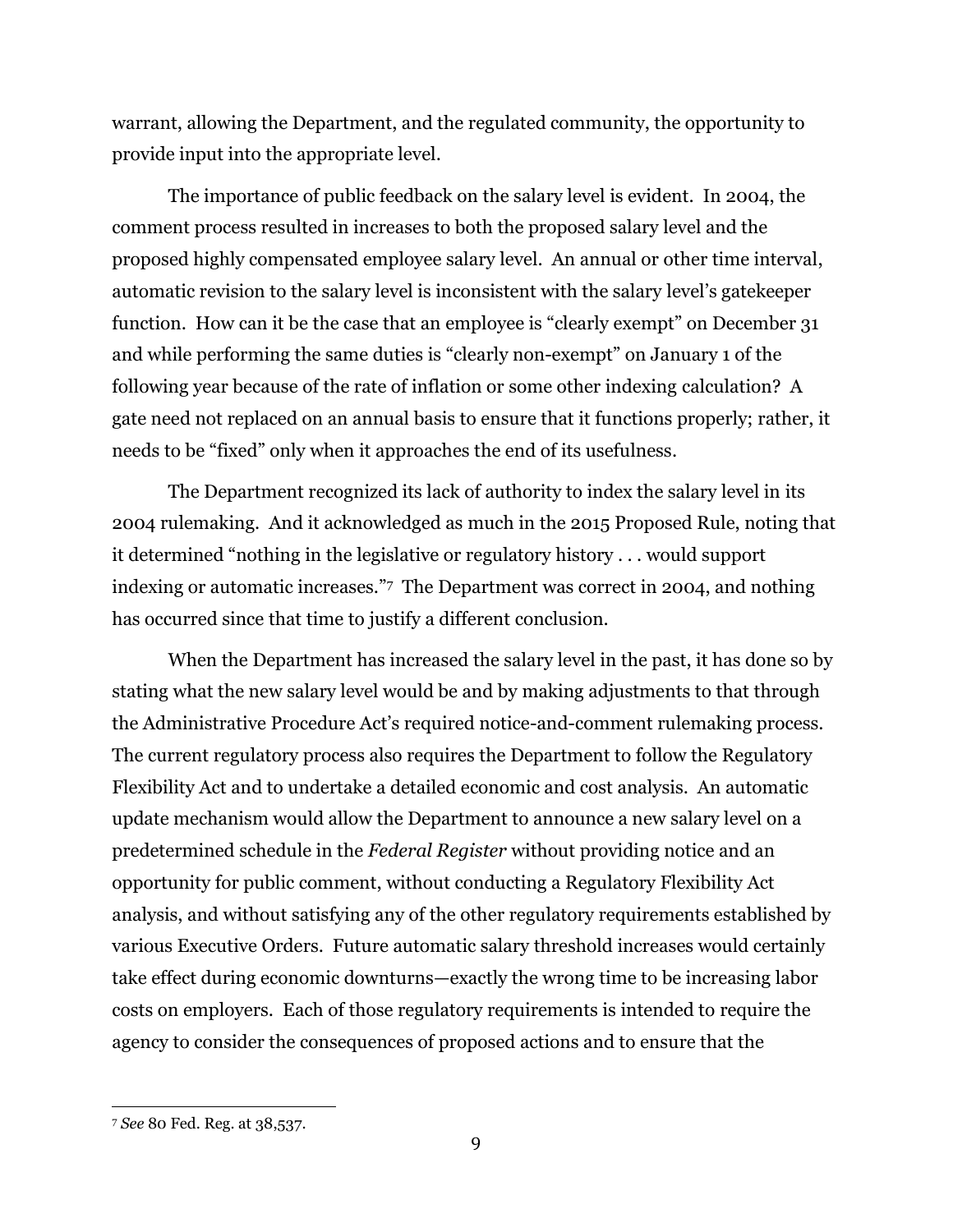regulatory actions are carefully crafted and well-supported before being implemented. There is no reason to adopt an automatic increase to the salary level/highly compensated employee total annual compensation level based on an index.

Similarly, the Department lacks the authority to bind itself to conducting a review of the salary level on a quadrennial basis (or at other certain intervals) in the future. The PPWO appreciates the intent of the Department to provide a more regular schedule of updates to the salary threshold. Ultimately, however, the PPWO believes that any processes to consider updates should be commenced at such times as deemed appropriate by the Department based on current economic conditions and the ability of the existing salary threshold to continue to serve its gatekeeper function under those economic conditions. Robotic application of scheduled regulatory proposals does not allow the Department sufficient flexibility to account for economic downturns and similar economic events.

#### **V. The Department Should Harmonize Compensation Used to Satisfy Salary Thresholds with the Regular Rate Regulations.**

In conjunction with the Department's efforts to update and clarify the regular rate regulations,<sup>8</sup> the Department should expand the forms of compensation that can be used to satisfy the salary level. For example, in some industries, board, lodging, and other facilities can represent a significant amount of compensation. The Department, however, does not permit that compensation to satisfy the salary test, expressly excluding it: "exclusive of board, lodging or other facilities." 29 C.F.R. 600(a). Similarly, the Department previously has excluded from the HCE threshold costs of employee benefits, such as payments for medical insurance and matching 401(k) pension payments, noting that inclusion of such costs would make the test "administratively unwieldy."<sup>9</sup>

The Department should use the current opportunity to harmonize the salary rules with the regular rate rules. If an employer must include a non-hourly payment in the regular rate, that payment also should count towards the salary threshold. If the employer can exclude the payment, it should not count towards the salary threshold. If

 $\overline{\phantom{a}}$ 

<sup>8</sup> *Regular Rate Under the Fair Labor Standards Act*, 84 Fed. Reg. 11888 (March 29, 2019).

<sup>9</sup> 69 Fed. Reg. at 22175.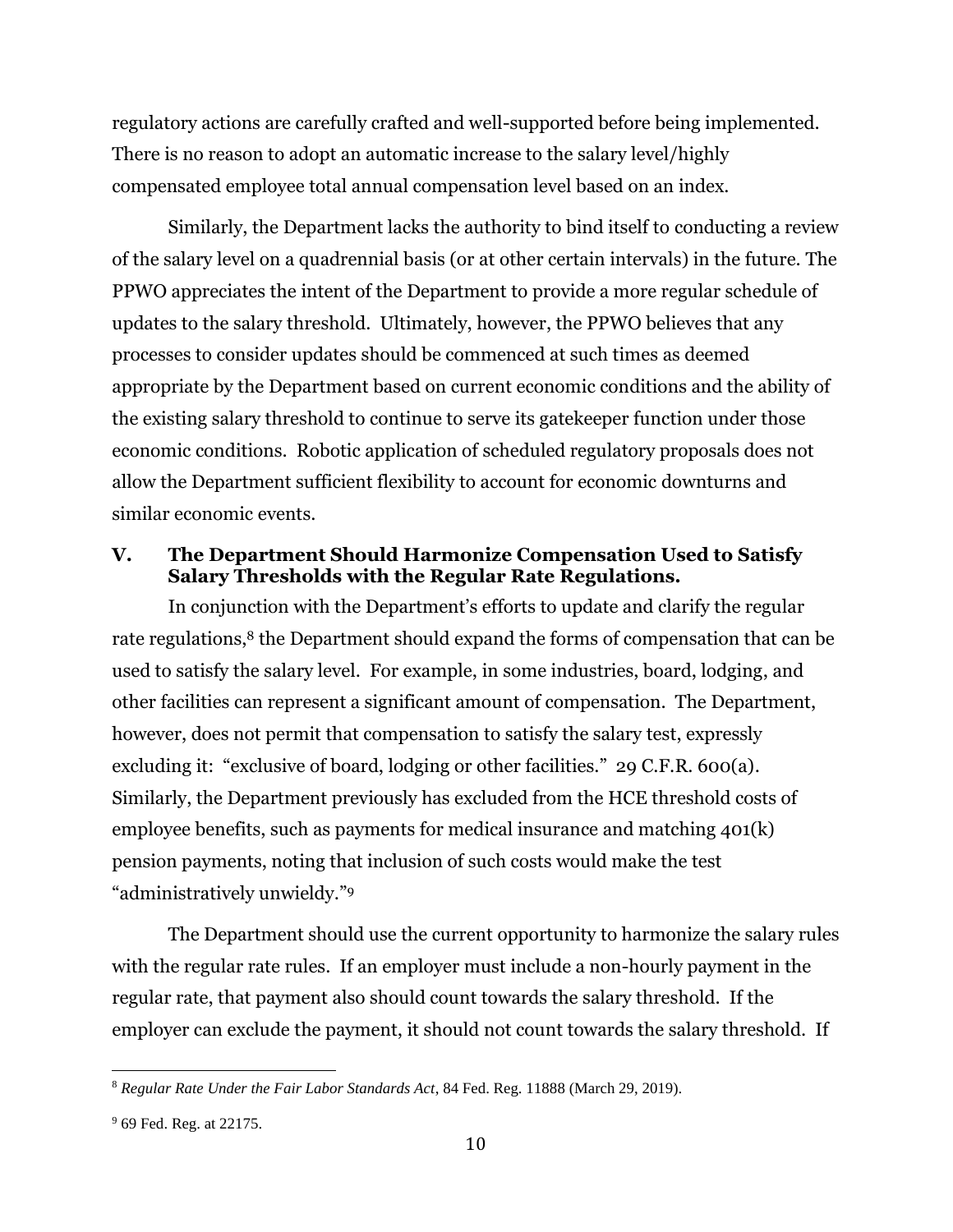the employer must determine the value -- and the Department must determine the value -- in the context of a regular rate calculation, there is no reason why the determination of the value is "administratively unwieldy" in the context of salary. Non-hourly payments that count towards regular rate should count towards both the standard salary threshold and the HCE threshold.

#### **VI. The Department Should Not Set Varying Salary Thresholds Based on Geography or Other Factors, Nor Should the Department Make Revisions to the Duties Tests.**

Based on the comments received by the Department in response to prior proposals related to the salary threshold, the Department should anticipate comments suggesting that the federal standard salary threshold should be set at different levels based on geography, employer size, industry, or the specific duties performed by an employee. We support the Department's rejection of such variations in the current proposal. By setting the threshold at a level that restores its role as gatekeeper, the Department eliminates any need for such variations. Where states believe that salary level is not consistent with their specific economy, they are free to set a higher threshold, as some already have.

Setting multiple salary levels to reflect regional, industry, or employer size variations will also require the Department to establish rules for assessing when an employer or employee is working in a particular geographic area or industry or how employer size should be determined. Those rules, once promulgated, would almost certainly be the subject of litigation as the future workforce pushes the bounds of what it means to be employed by a particular employer in a specific industry in a static location.

Multiple regional salary levels would also create significant difficulties for employers with offices located across state lines or regional boundaries or employers whose employees move around between locations in different salary regions or work remotely. Maintaining a single salary level sufficient to screen out clearly non-exempt employees in the lowest wage industries and regions is far preferable to a regime that could lead to costly litigation that provides no benefit to employees or consumers.

The PPWO also opposes making changes to the duties test. Changes to the duties test would increase FLSA litigation at a time when such litigation is already exploding.

11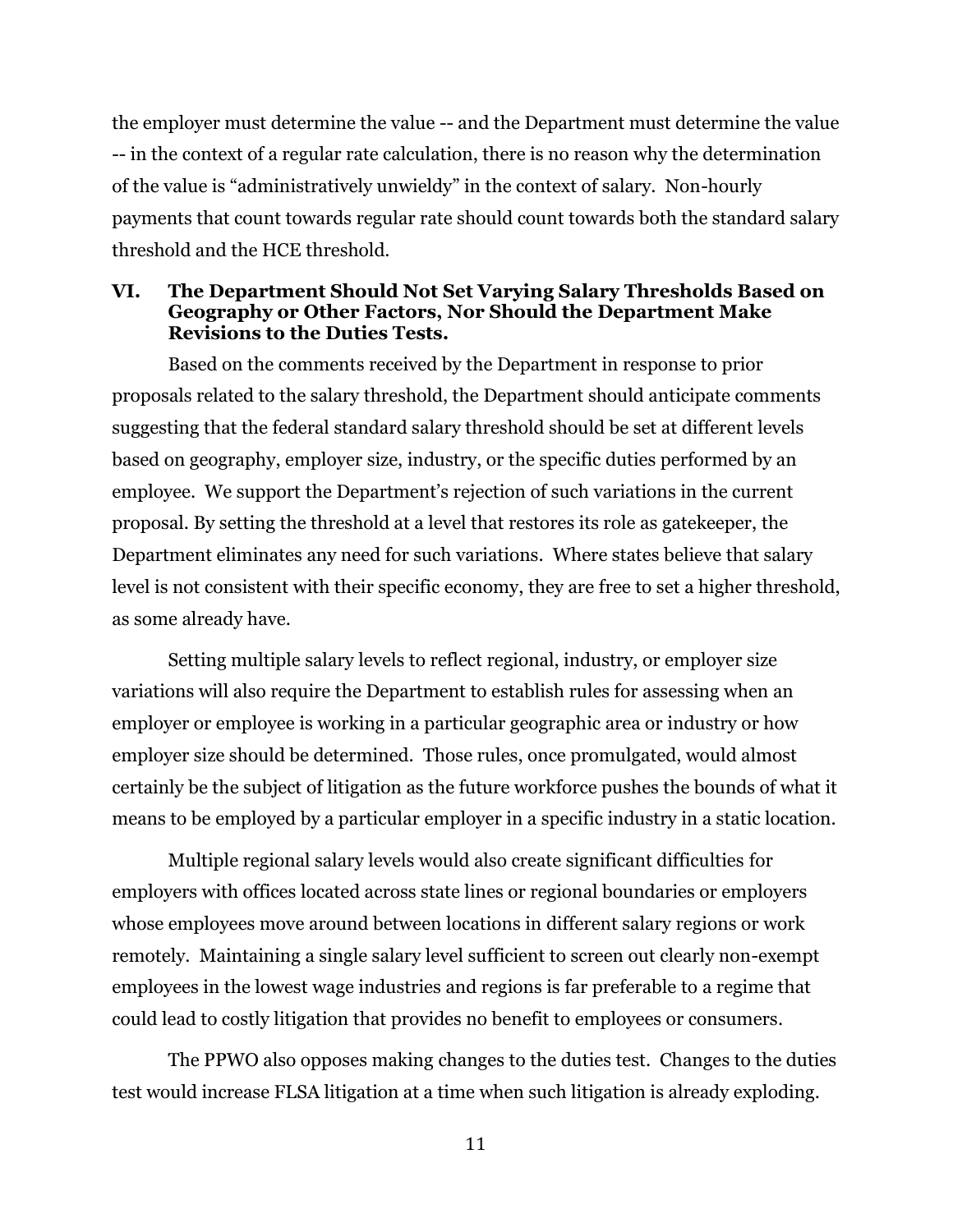Increasing these litigation costs for employers is not good for employers, employees, or the economy, as noted by the Department in the preamble to the 2004 Final Rule:

Yet reactivating the former strict percentage limitations on nonexempt work in the existing ''long'' duties tests could impose significant new monitoring requirements (and, indirectly, new recordkeeping burdens) and require employers to conduct a detailed analysis of the substance of each particular employee's daily and weekly tasks in order to determine if an exemption applied. When employers, employees, as well as Wage and Hour Division investigators applied the "long" test exemption criteria in the past, distinguishing which specific activities were inherently a part of an employee's exempt work proved to be a subjective and difficult evaluative task that prompted contentious disputes.<sup>10</sup>

With 15 years (and counting) of disputes involving the 2004 regulatory language in the past, the Department should not now reintroduce uncertainty into the exempt duties analysis. Accordingly, the PPWO supports the Department's decision not to address the duties test in this rulemaking.

# **VII. The Department Should Provide a Minimum of 180 Days to Implement Any Changes.**

In 2016, employers around the country were required to review exempt classifications and compensation levels, and make decisions regarding FLSA exempt status while considering a wide variety of operational issues and while attempting to integrate compensation changes into budget and performance review cycles. It was incredibly time and resource intensive, and many employers were still in the final stages of implementing changes when the 2016 Final Rule was enjoined nearly six months after it was published in the *Federal Register*.

Although the current proposal is likely to impact a smaller number of employees, many of the implementation challenges will remain nevertheless. And, because the Department proposes to substantially increase the HCE threshold, those challenges will be faced for employee populations in which the exempt classification decision is more critical from an operational and budgetary perspective. In short, human resources, legal, and operational personnel will need to spend significant amounts of time to ensure compliance with the Final Rule.

 $\overline{\phantom{a}}$ 

<sup>10</sup> 69 Fed. Reg. at 22,127.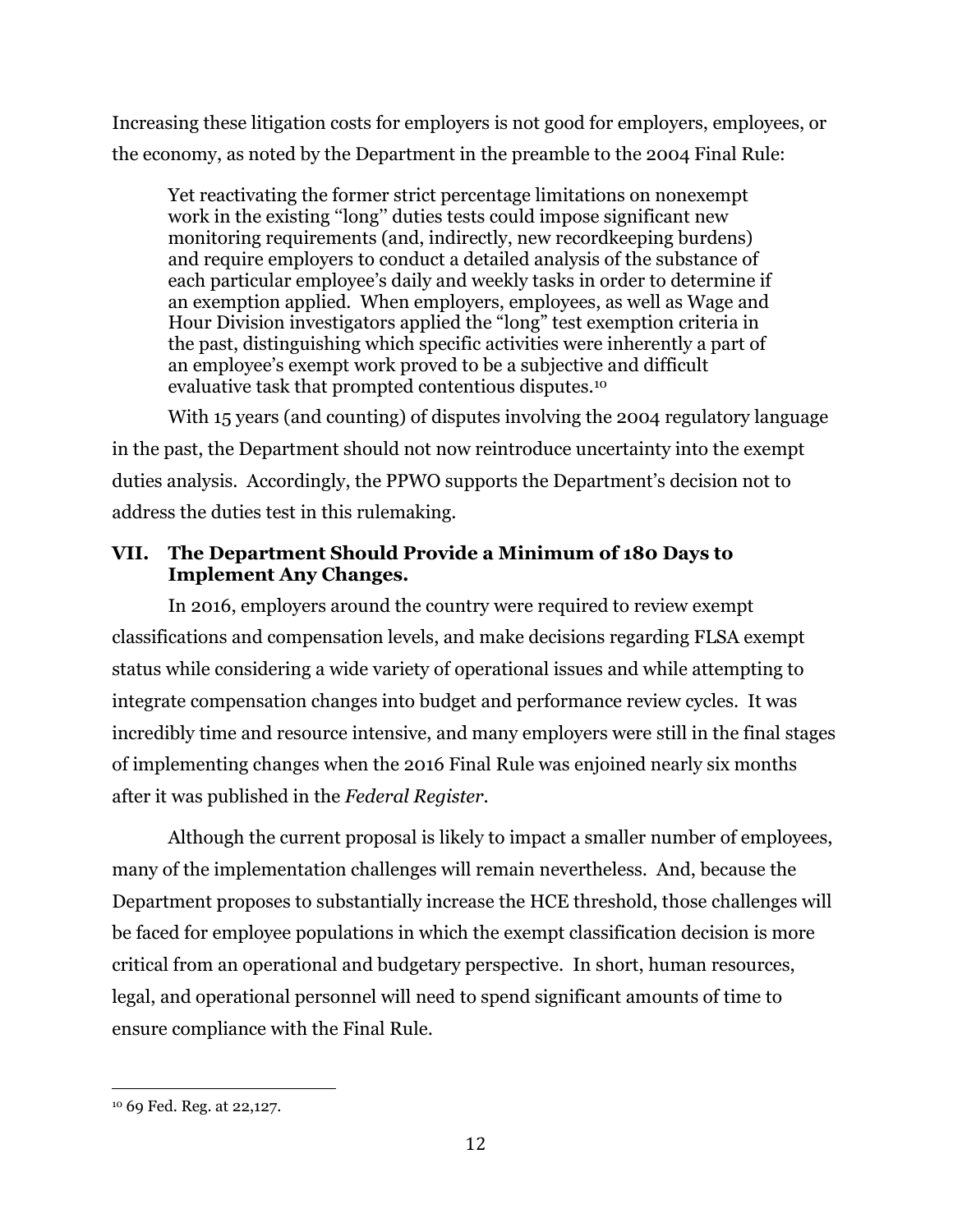Given these difficulties, the PPWO requests that the Department provide a minimum of 180 days to implement any changes in the Final Rule.

#### **VIII. Conclusion.**

The PPWO supports the Department's proposal to rescind the 2016 Final Rule and revert to the 2004 methodology in setting the salary threshold for determining exempt status, yielding a standard salary threshold of \$35, 308/year or \$679/week. The PPWO requests that the Department uncap the percentage of salary threshold that can be satisfied by commissions and nondiscretionary bonuses and that the Department harmonize the types of compensation that can be considered to satisfy the salary thresholds with the regular rate regulations. The PPWO further requests that the Department not increase the HCE threshold. Finally, the PPWO requests that the Department provide a minimum of 180 days to implement any changes.

*Of Counsel*  Alexander J. Passantino Seyfarth Shaw LLP 975 F Street, N.W. Washington, DC 20004-1454

#### **National Organizations**

Aerospace Industries Association Agricultural Retailers Association American Bankers Association American Bus Association American Foundry Society American Horticultural Society American Institute of CPAs American National CattleWomen Amusement & Music Operators Association Argentum Associated Builders and Contractors Associated General Contractors of America Association of American Veterinary Medical Colleges Blue Roof Franchisee Association Electronic Transactions Association Equipment Dealers Association Global Cold Chain Alliance HR Policy Association Independent Electrical Contractors Independent Insurance Agents & Brokers of America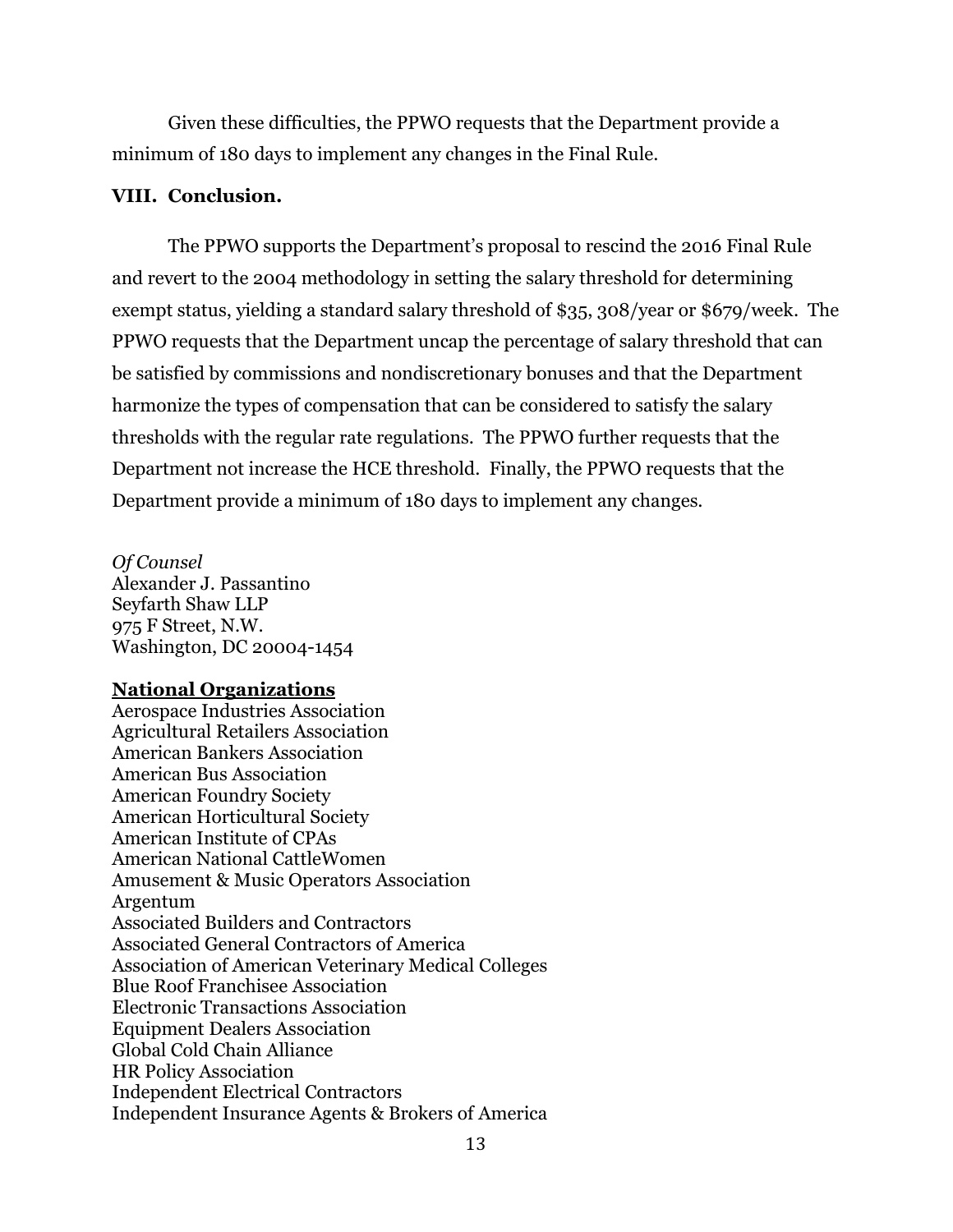International Association of Amusement Parks and Attractions International Festivals & Events Association International Foodservice Distributors Association International Franchise Association International Public Management Association for Human Resources International Warehouse Logistics Association Job Creators Network Manufactured Housing Institute Marine Retailers Association of the Americas National Association of College Stores National Association of Convenience Stores National Association of Home Builders National Association of Landscape Professionals National Association of Manufacturers National Association of Professional Insurance Agents National Association of Wholesaler-Distributors National Association of Women Business Owners National Automobile Dealers Association National Beer Wholesalers Association National Cattlemen's Beef Association National Council of Chain Restaurants National Lumber and Building Material Dealers Association National Marine Distributors Association National Parking Association National Ready Mixed Concrete Association National Retail Federation National RV Dealers Association National Ski Area Association National Small Business Association National Tooling and Machining Association North American Die Casting Association Outdoor Amusement Business Association Outdoor Power Equipment and Engine Service Association Precision Machined Products Association Precision Metalforming Association Retail Industry Leaders Association Small Business & Entrepreneurship Council Small Business Legislative Council Society for Human Resource Management Textile Care Allied Trades Association U.S. Chamber of Commerce Window and Door Manufacturers Association Wine & Spirits Wholesalers of America

#### **Regional, State and Local Organizations**

Capital Associated Industries (CAI) Colorado Cattlemen's Association Colorado Livestock Association